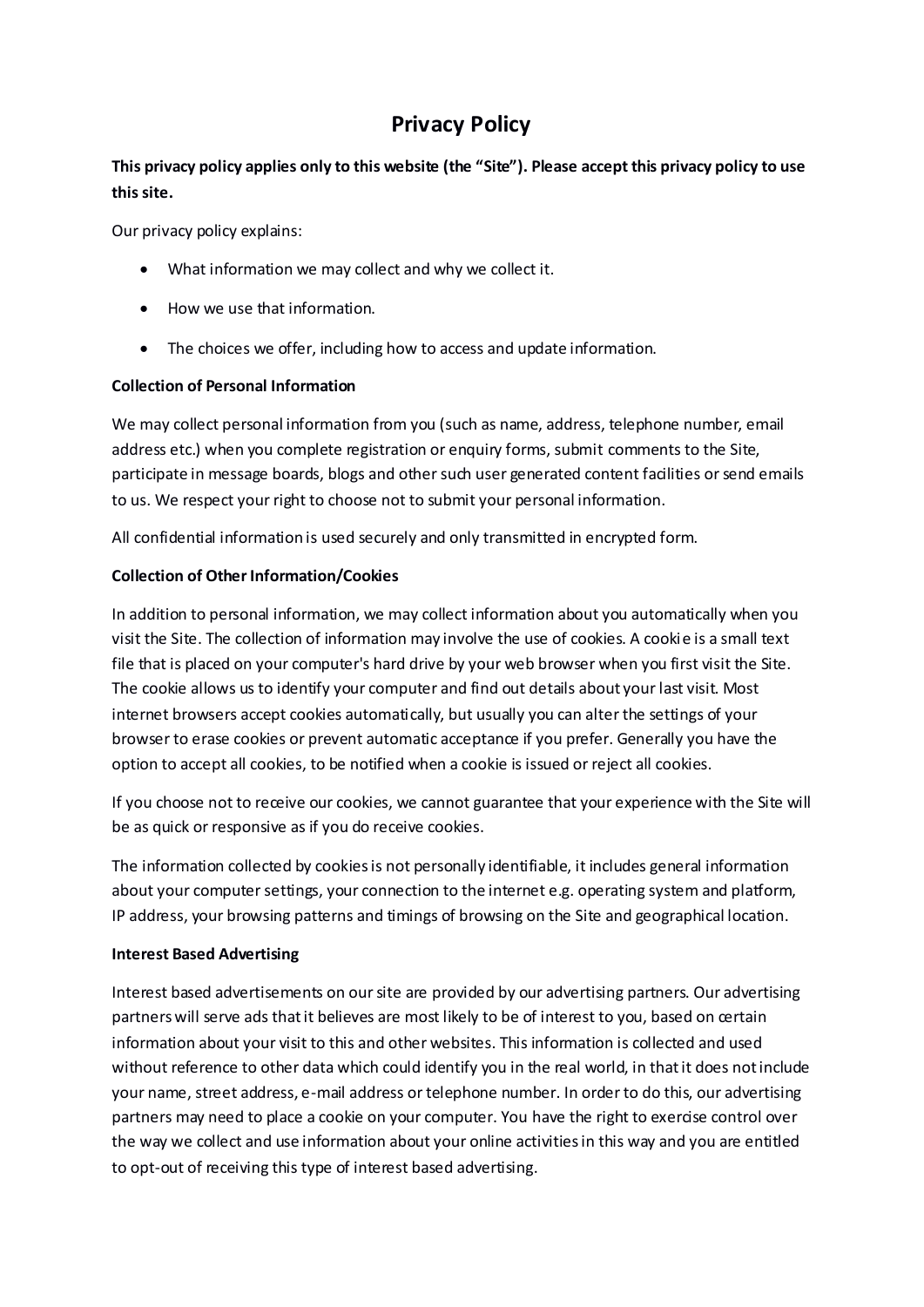Additionally, you may encounter cookies or other similar devices on certain pages of the Website that are placed by third parties. We do not control the use of cookies by third parties.

#### **Use of your information**

We respect your right to privacy and are committed to protecting the personal information that we ask you to supply to us. We will use the information we collect about you to process orders and to provide a better user experience.

We may use your personal information for our internal marketing and demographic studies, so we can consistently improve our Site to better meet our visitors' needs.

By using this Site, you agree that we may obtain, hold, correlate, merge and use your information (including personal information) for the purpose of providing you with our services and ancillary services and for developing our business. These indude (without limitation):

- Verifying your identity (for example when you return to the Site);
- · Personalising your visits to the Site and developing the design and style of the Site to improve our services to you;
- · To inform you about the latest changes to the Site, or products, services or promotional offers that you might find interesting;
- Customer Services and Support;
- Communication (and personalising such communication) with you from us, and from other reputable and trustworthy third parties (if you have agreed to such);
- · Enabling you to share our content with others e.g. using an 'Email a friend' or 'Share this' functionality;
- For market research purposes;
- · Carrying out statistical analyses', technical, logistical or other functions to measure the performance of our services and the Site induding determining behavioural preferences to manage online advertising;
- For strategic development; and
- For accounting purposes.

#### **Keeping your information secure**

We will maintain appropriate safeguards to ensure the security, integrity and privacy of the information you have provided. In addition, we will take reasonable steps to ensure that third parties to whom we transfer any data will provide sufficient protection of that personal information. We do not store your credit card details.

#### **Sharing Your Personal Information**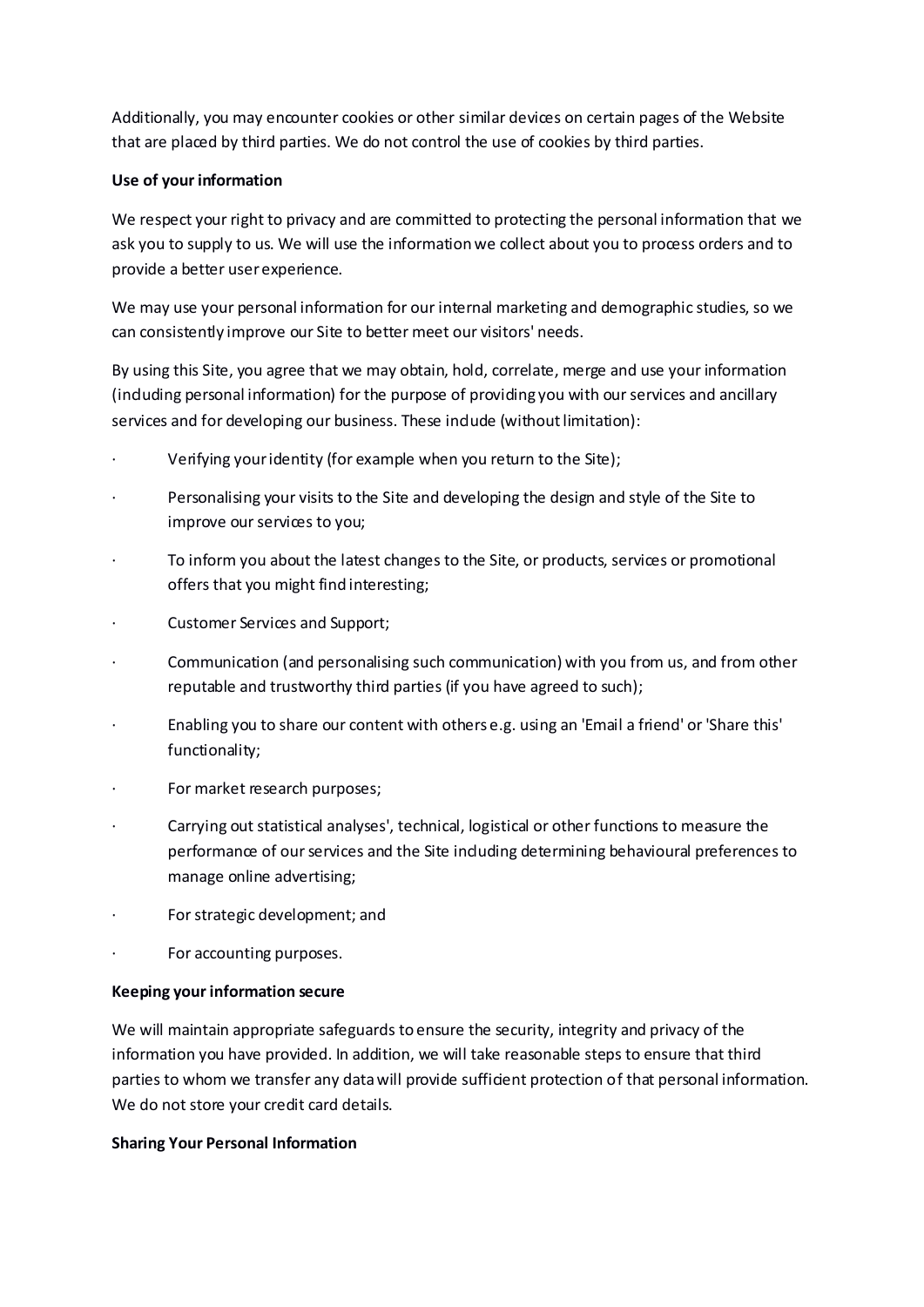We may share information about you with suppliers that we engage to help us provide the services and/or functionality e.g. online payment processing, and suppliers of any of the services, whether rental or sale or any other, that you buy through this Site. We will use reasonable endeavours to control the use of your information by such suppliers.

We may provide third parties, at our discretion, with certain aggregate statistical data about your use of our Site, which data may include demographic data such as age range and/or geographic location of groups of user. It will not include information that could personally identify you.

We may share personal information with our other corporate entities and affiliates to help detect and prevent identity theft, fraud and other potentially illegal acts; correlate related or multiple accounts to prevent abuse of our services; and to facilitate joint or co-branded services that you request where such services are provided by more than one corporate entity. Those entities and affiliates may not market to you as a result of such sharing unless you explicitly opt-in.

We reserve the right to access and to disclose personal information to comply with applicable laws and lawful requests by government or applicable regulatory bodies or other law enforcement agencies.

We may transfer, sell or assign any of the information described in this privacy policy to third parties as a result of our sale, merger, consolidation, change of control, transfer of assets or re-organisation.

#### **Email A Friend Facilities**

When you use these facilities and provide us with personal data (e.g. the name and email address) of a third party, please ensure that you have their consent before giving us their details.

#### **Safeguards and Security**

No data transmission over the internet can be entirely secure, so we do not guarantee the security of your personal information and/or use of the Site. However, we use reasonable endeavours to protect the security of your personal information from unauthorised access or use by using encryption technology. In addition to these safeguards, your personal information is protected in India under the Information Technology Act, 2000.

#### **Updating Your Preferences**

You can opt out of receiving email marketing communications at any time by dicking on the 'unsubscribe' link in the emails from us. Or you can email us (induding full details of your request) at the email address provided at the end of this privacy policy.

#### **Third-Party Links**

The Site may contain links to web sites operated and maintained by third parties over whom we have no control. The information practices of those web sites are not covered by this privacy policy. Any information you provide to third-party web sites or that we provide in relation to travel reservations you made will be governed under the terms of each such web site's privacy policy. Please note that when you click on one of these links, you are entering another web site, and we have no responsibility or liability whatsoever for the content, actions, or policies of such third-party